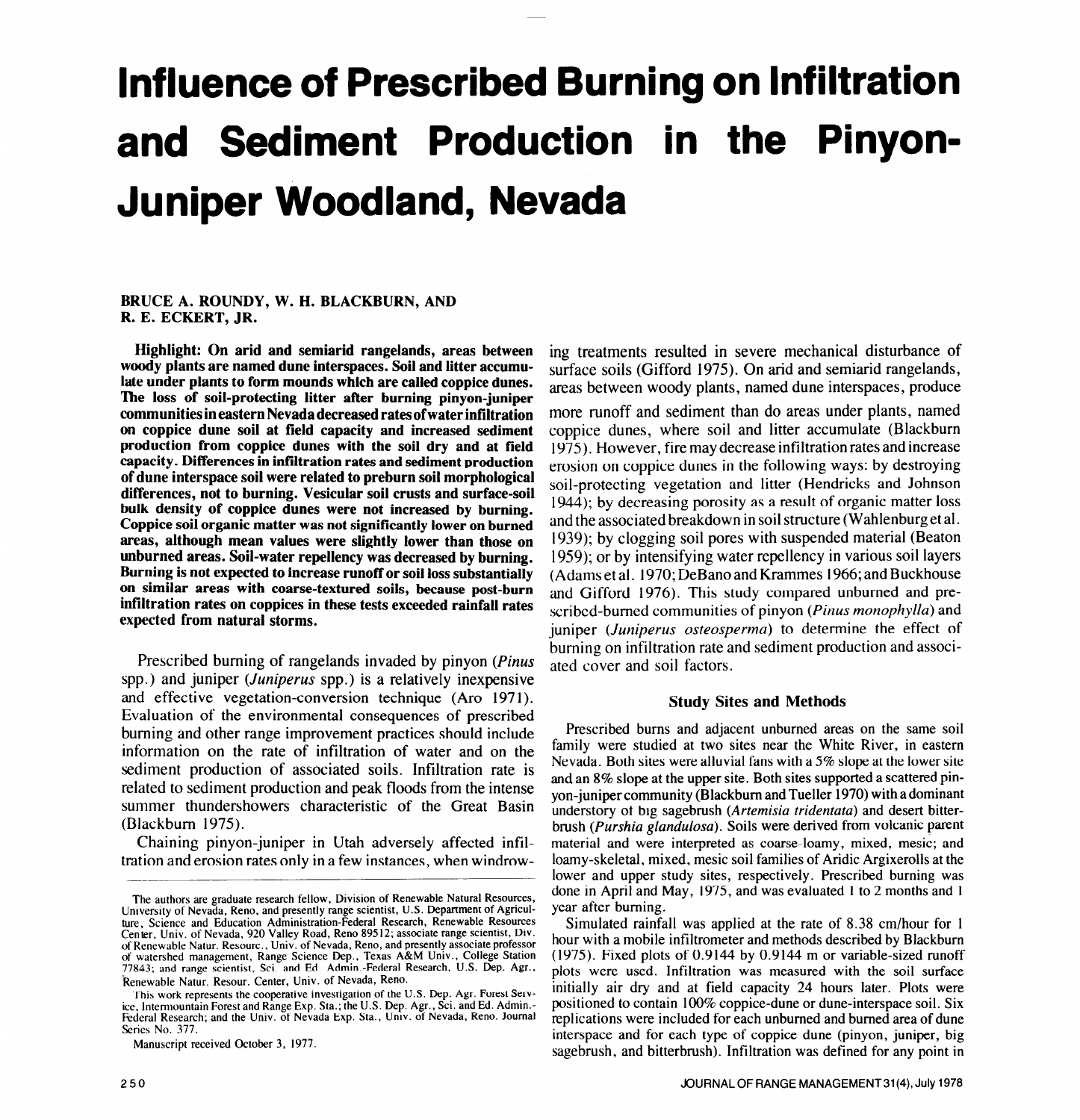**Table 1. Mean infiltration rate (cm/hr) on unburned and burned coppice-dune and dune-interspace soils of scattered pinyon-juniper communities near the White River, Nevada.'** 

|                    | Infiltration rate (cm/hr) |                    |           |               |                |                   |                   |                   |  |
|--------------------|---------------------------|--------------------|-----------|---------------|----------------|-------------------|-------------------|-------------------|--|
|                    |                           | Tree coppice       |           | Shrub coppice |                | All coppice       |                   | Interspace        |  |
| Site and treatment | Dry                       | F.C.               | Dry       | F.C.          | $D_{\Gamma Y}$ | F.C.              | Dry               | F.C.              |  |
| Lower site         |                           |                    |           |               |                |                   |                   |                   |  |
| Unburned           | 8.32a                     | 8.26a              | $7.82a-c$ | 7.25c         | 8.07a          | 7.76a             | 5.76ab            | 3.75c             |  |
| Recent burn        | 8.13ab                    | 7.47 <sub>bc</sub> | $7.77a-c$ | 6.29d         | 7.95a          | 6.75 <sub>b</sub> | 5.94a             | 3.27cd            |  |
| Year-old burn      | 8.20ab                    | $7.80a-c$          | 7.23c     | 5.72d         | 7.71a          | 6.76b             | 4.53bc            | 2.25d             |  |
| Upper site         |                           |                    |           |               |                |                   |                   |                   |  |
| <b>Unburned</b>    | 8.28a                     | 8.22a              | 8.02a     | 7.42ab        | 8.15a          | 7.82a             | 4.12 <sub>b</sub> | 1.95c             |  |
| Recent burn        | 7.84a                     | 6.55cd             | 7.97a     | 6.81bc        | 7.91a          | 6.68b             | 3.86b             | 2.51c             |  |
| Year-old burn      | 8.13a                     | 7.58ab             | 7.55ab    | 5.83d         | 7.84a          | 6.71b             | 5.97a             | 3.85 <sub>b</sub> |  |

' **Means followed by the same letter are not significantly different (0.05) as determined by Duncan's multiple range test. Comparisons are made within sites, between moisture conditions (F.C. = Field Capacity), among and within rows and columns for tree and shrub coppice, and within columns for all coppice and for interspace.** 

time as the difference between total water applied and total runoff. Runoff from plots was funneled into buckets and pumped out and weighed in 5-minute intervals. Sediment was collected from a 900-m] runoff sample and sediment trapped in the collection apparatus. Samples were oven-dried and weighed before conversion to sediment loss (kg/ha).

Percentage of the ground covered by litter, rock, vegetation (grass, forbs, and tree and shrub seedlings only), and bareground were estimated visually for each plot. Large trees and shrubs were trimmed to near-ground level. Average litter depth and percentage of litter cover were converted to litter volume.

Soil temperatures were recorded at 0-, I-, and *2-cm* depths with Type K thermocouples before, during, and after burning.

Percent of plot area with a vesicular surface crust was estimated and was multiplied by a one-to-five rating to reflect vesicular horizon thickness and development. One represented well-aggregated soil with no vesicular crust, and five represented a vesicular crust thicker than 5 cm. This number was then divided by five to give index values of percent of vesicular-horizon development on each plot.

After each field capacity test, the percentage of dry, waterrepellent area was noted. Bulk density at 5- and IO-cm depths and antecedent soil moisture content were determined on coppice and interspace areas adjacent to runoff plots with a Troxler surfacemoisture density gauge. Particle-size distribution of coppice and interspace surface horizons was measured by the hydrometer technique (Bouyoucos 1962). Organic matter content of coppice and interspace surface horizons was determined by the Walkely-Black method (Black 1965).

Analysis of variance was used to compare terminal infiltration rate and sediment production at the end of 60 minutes with measured soil and vegetation variables. A multiple regression and correlation and a ridge regression (Hoer1 and Kennard 1970) were used to determine those factors most influential in causing variation in infiltration and sediment production.

## **Results and Discussion**

# **Infiltration Rates**

At both sites infiltration rates on burned coppices were significantly lower than those on unburned coppices with the soil at field capacity, but they were similar with the soil initially dry (Table 1). Infiltration rates were generally similar for pinyon and juniper coppices and for sagebrush and bitterbrush coppices. Shrub coppices generally had lower infiltration rates than tree coppices on unburned and burned areas. Also, infiltration on shrub coppices tended to be lower 1 year after burning than immediately after burning.

Interspaces on the l-year-old bum at the lower site had lower infiltration rates than interspaces on the unburned and recently burned areas. In contrast, interspaces on the l-year-old burn at the upper site had higher infiltration rates than interspaces on the unburned and recently burned areas. Interspaces always had lower infiltration rates than did coppices.

## **Sediment Production**

At both sites sediment production from burned coppices was generally significantly higher than that from unburned coppices, both with the soil dry and at field capacity (Table 2). Generally, sediment production between the two tree species and between the two shrub species had greater similarity than did production among tree and **shrub** species. Tree coppices produced more sediment on all burned treatments than on all unburned treatments, except that at the lower site the l-year-old bum produced the same amount of sediment as did unburned with the soil dry. Shrub coppices generally produced more sediment than tree coppices, and sedimentation tended to increase with the age of the burn.

**Table 2. Mean sediment production (kg/ha) on unburned and burned coppice-dune and dune-interspace soils of scattered pinyon-juniper communities near the White River, Nevada.'** 

|                    | Sediment (kg/ha) |          |                   |          |             |        |            |        |
|--------------------|------------------|----------|-------------------|----------|-------------|--------|------------|--------|
|                    | Tree coppice     |          | Shrub coppice     |          | All coppice |        | Interspace |        |
| Site and treatment | Drv              | F.C.     | Dry               | F.C.     | Dry         | F.C.   | Dry        | F.C.   |
| Lower site         |                  |          |                   |          |             |        |            |        |
| Unburned           | 49e              | 50e      | 397cd             | 572b-d   | 140с        | 157bc  | 932a       | 850a   |
| Recent burn        | 181d             | 194d     | 630 <sub>bc</sub> | 1.046а-с | 338ab       | 456a   | 666a       | 870a   |
| Year-old burn      | 55e              | 190d     | .229ab            | 1.861a   | $262a-c$    | 602a   | l.697a     | 2,753a |
| Upper site         |                  |          |                   |          |             |        |            |        |
| Unburned           | 105d             | 98d      | 537bc             | $813a-c$ | 240c        | 282c   | l .445a    | 1.820a |
| Recent burn        | 389c             | 603bc    | 794а-с            | .096ab   | 550ab       | 813ab  | 1.047a     | 2.188a |
| Year-old burn      | 457bc            | 74 1 a-c | .148ab            | .585a    | 724ab       | 1.072a | 997a       | 1.145a |

<sup>1</sup> Means followed by the same letter are not significantly different (0.05) as determined by Duncan's multiple range test. Comparisons are made within sites, between moisture conditions **(F.C. = Field Capactty), among and within columna for tree and shrub coppice, and withm columnb for all coppice and for interspace.**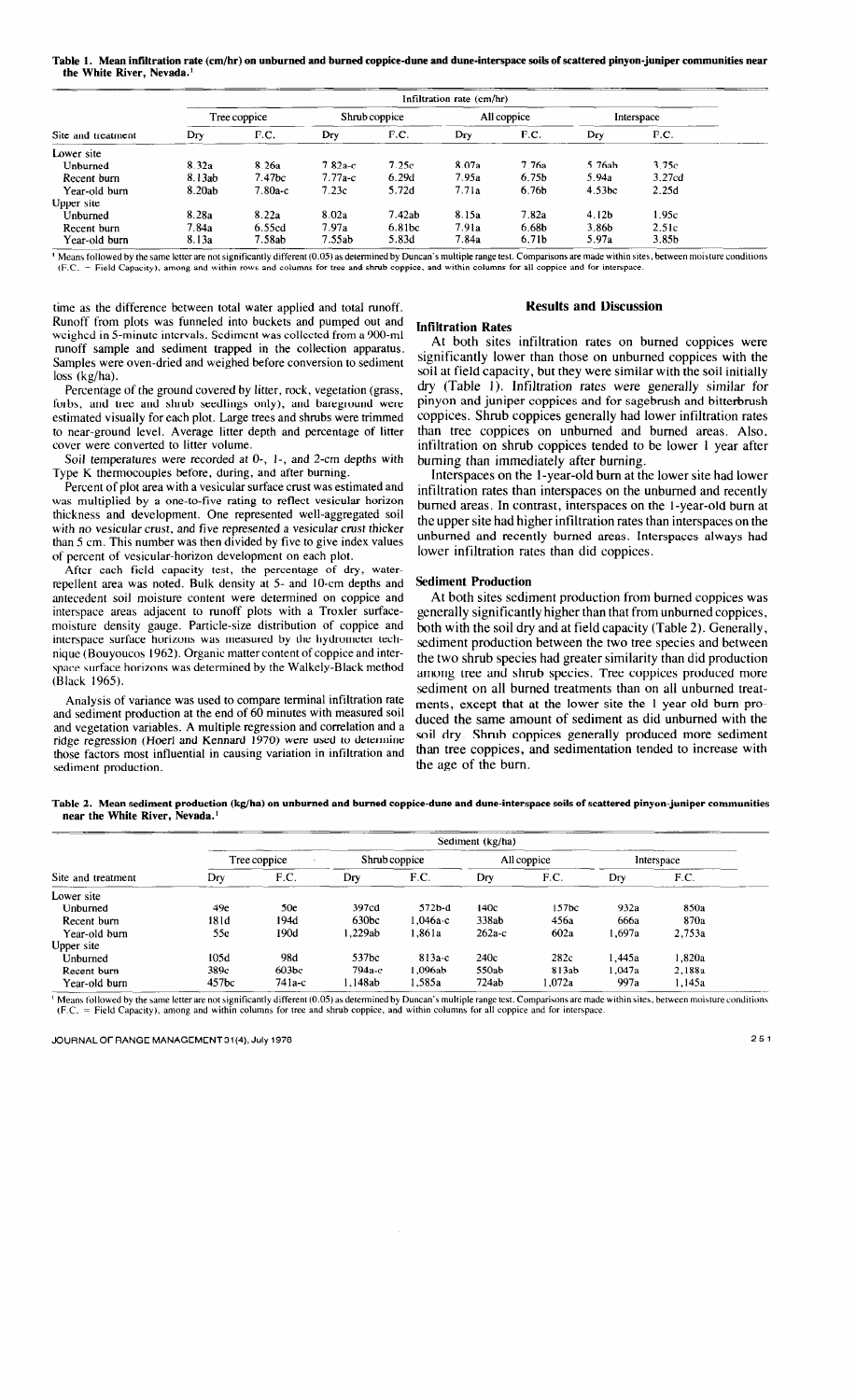**Table 3. Soil and cover factors influencing infiltration rates and sediment production, ranked in order of relative importance as indicated by the accompanying standard partial regression coefficients (in parenthesis); soil at field capacity.\*** 

|                                            | Infiltration rate                          | Sediment production     |                                         |  |  |
|--------------------------------------------|--------------------------------------------|-------------------------|-----------------------------------------|--|--|
| Lower site                                 | Upper site                                 | Lower site              | Upper site                              |  |  |
| $R^2 = 0.70$                               | $R^2 = 0.75$                               | $R^2 = 0.54$            | $R^2 = 0.46$                            |  |  |
| Vesicular horizon development<br>$(-0.44)$ | Vesicular horizon development<br>$(-0.49)$ | Bare ground $(0.47)$    | Litter volume $(-0.43)$                 |  |  |
| Bare ground $(-0.38)$                      | Litter cover $(0.25)$                      | Litter volume $(-0.37)$ | Bare ground $(0.28)$                    |  |  |
| $0 - 5$ cm bulk density<br>$(-0.16)$       | Organic matter (0.25)                      |                         | Vesicular horizon development<br>(0.11) |  |  |
|                                            | $0-10$ cm bulk density<br>$(-0.16)$        |                         |                                         |  |  |
|                                            | Litter volume $(0.11)$                     |                         |                                         |  |  |

<sup>1</sup> Read in columns by study site, most important variable listed first. All  $R<sup>2</sup>$  values are significant at the 0.01 level.

Interspaces generally produced more sediment than coppices overall, but sediment production for interspaces and shrub coppices was similar on burned areas. Sediment production tended to be lower with higher interspace infiltration rates.

### **Associated Factors**

Important variables in the regression equations for infiltration and sediment production reflected soil morphological or cover differences that resulted either from burning or from inherent, preburn differences among coppice types, among interspace areas, or between coppice and interspace areas. The most important factors influencing infiltration rates were **vesicular**  horizon development, bareground, litter cover, surface-soil bulk density, volume of litter, and surface-soil organic matter (Table 3). Important factors correlated with sediment production included vesicular horizon development, volume of litter, and bare ground (Table 3).

Soil temperatures recorded before, during, and after burning suggested that spring burning probably affected soil litter cover but was too cool (less than 50°C deeper than 1 cm) to cause soil morphological changes.

Analysis of variance and comparison of mean values of independent variables in regression equations indicated that, on coppices, vesicular horizon development and bulk density were not increased nor was soil organic matter significantly decreased by burning (Table 4). However, coppices had less vesicular horizon development, lower bulk density, and higher organic matter content than did interspaces in both unburned and burned areas. Data on these three variables, then, mainly

reflected the inherent differences between coppice and interspace areas and not burning effects. Because dune interspaces have less vegetative cover and less litter accumulation, they receive less organic matter than do coppice dunes. Low soil organic matter is associated with high bulk density and the formation of a platy to massive vesicular surface horizon (Wood 1976), which readily slakes when wetted and has the low infiltration rate associated with high sediment production (Blackbum 1975).

Differences in cover and volume of litter best explain differences in infiltration rates and sediment production among unburned and burned coppices and among tree and shrub coppices. Litter protects the soil surface structure and porosity from destruction by reducing raindrop impact, allowing high infiltration rates, and controlling sediment production over a period of wetting. Because tree coppices generally had more litter cover and volume and less bare ground than did shrub coppices on all treatments (Table 4), infiltration rates were generally higher (Table 1) and sediment production lower (Table 2) on tree coppices than on shrub coppices.

Burned tree and shrub coppices had less cover and volume of litter and more bare ground than did unburned tree and shrub coppices (Table 4). Burning converted much of the coppice litter to light ash or charred fragments, some of which settled on the soil, with the rest blown away by post-fire winds. Coppices on the 1 -year-old bums at the upper site generally had less litter cover and volume and more bare ground than coppices on recent bums. The tree coppices on the 1 -year old bum at the lower site were on the edge of the burn and much of their litter was left in

|                                       | Table 4. Mean values of soil and cover factors influencing infiltration rates and sediment production for unburned and burned pinyon-juniper sites near |
|---------------------------------------|---------------------------------------------------------------------------------------------------------------------------------------------------------|
| the White River, Nevada. <sup>1</sup> |                                                                                                                                                         |

|                                                 |           | Lower site          |                        | Upper site   |                   |                   |
|-------------------------------------------------|-----------|---------------------|------------------------|--------------|-------------------|-------------------|
| Factor                                          | Unburned  | Recent burn         | Year-old burn          | Unburned     | Recent burn       | Year-old burn     |
| Coppice vesicular horizon development $(\%)$    | 3.<br>ab  | 6<br>a              | <b>b</b>               | 4<br>a       | 3<br>-ah          | h                 |
| Interspace vesicular horizon development $(\%)$ | 61<br>- a | 59.<br>$\mathbf{a}$ | 82<br>a                | 84<br>a      | 52<br>-ab         | 54 a              |
| Coppice $0-10$ cm bulk density ( $g/cm3$ )      | 1.54      | 1.54                | 1.61                   | 1.60         | 1.61              | 1.57              |
| Interspace $0-10$ cm bulk density ( $g/cm3$ )   | l .59     | 1.59                | 1.64                   | 1.57         | 1.76              | 1.67              |
| Coppice soil organic matter $(\%)$              | 6.2a      |                     | 5.9a                   | 7.7a         |                   | 6.6a              |
| Interspace soil organic matter $(\%)$           | 2.3a      |                     | 3.1a                   | 0.6a         |                   | 3.6a              |
| Tree coppice bare ground $(\%)$                 | d         | 25<br>$\mathbf{b}$  | 6 c                    |              | 19.<br>de         | 27<br>cd          |
| Shrub coppice bare ground $(\%)$                | 17<br>- b | 80<br>- a           | 78<br>$\mathbf{a}$     | $10-10$<br>e | 45<br>bc          | 91 a              |
| Tree coppice litter volume $(dm3)$              | 43.0a     | 8.3c                | 21.0 <sub>b</sub>      | 32.0a        | 12.0 <sub>b</sub> | 8.6 <sub>bc</sub> |
| Shrub coppice litter volume (dm <sup>3</sup> )  | 5.5c      | 0.2d                | 0.4d                   | 4.5c         | 0.6 <sub>dd</sub> | 0.03d             |
| Tree coppice litter cover $(\%)$                | 95<br>-a  | 46.<br>a            | 80<br>a                | 90<br>a      | 53<br>$a-c$       | 48<br>bc          |
| Shrub coppice litter cover $(\%)$               | 64<br>ab  | 13<br>$\mathbf{c}$  | $12 \,$<br>$\mathbf c$ | 78<br>ab     | 23.<br>d          | 6 e               |

<sup>1</sup> Means followed by the same letter are not significantly different (0.05) as determined by Duncan's multiple range test. Statistical comparisons are made among values within sites and within rows for coppice and interspace factors and within sites and within rows and columns for tree and shrub coppice factors.

<sup>2</sup> Organic matter comparison done after 1 year only.